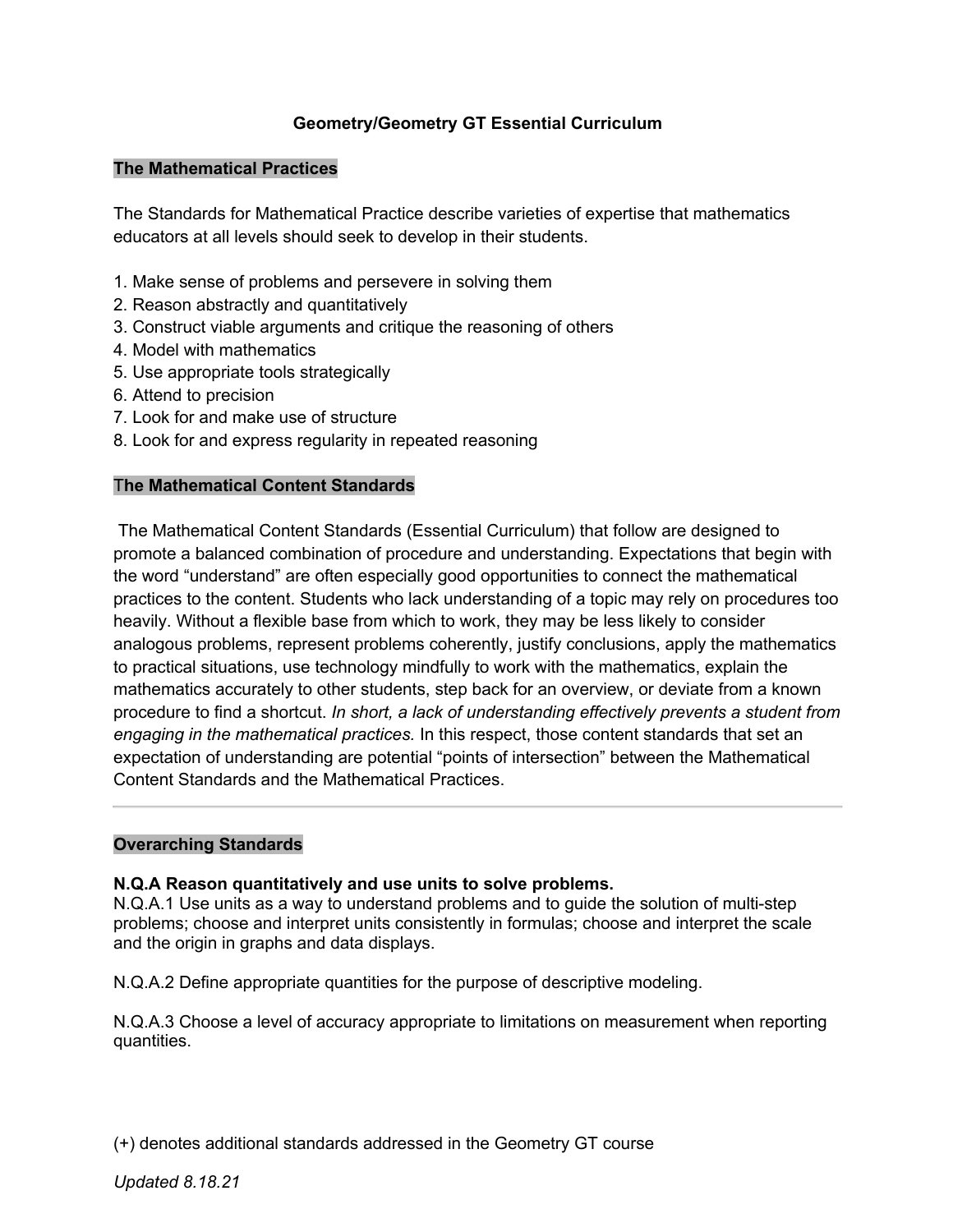## **G.MG.A Apply geometric concepts in modeling situations.**

G.MG.A.3 Apply geometric methods to solve design problems (e.g., designing an object or structure to satisfy physical constraints or minimize cost; working with typographic grid systems based on ratios).

### **Unit 1: Constructions and Rigid Transformations**

### **G.CO.A Experiment with transformations in the plane.**

G.CO.A.1 Know precise definitions of angle, circle, perpendicular line, parallel line, and line segment, based on the undefined notions of point, line, distance along a line, and distance around a circular arc.

G.CO.A.2 Represent transformations in the plane using, e.g. geometry software; describe transformations as functions that take points in the plane as inputs and give other points as outputs. Compare transformations that preserve distance and angle to those that do not (e.g., translation versus horizontal stretch).

G.CO.A.3 Given a rectangle, parallelogram, trapezoid, or regular polygon, describe the rotations and reflections that carry it onto itself.

G.CO.A.4 Develop definitions of rotations, reflections, and translations in terms of angles, circles, perpendicular lines, parallel lines, and line segments.

G.CO.A.5 Given a geometric figure and a rotation, reflection, or translation, draw the transformed figure using, e.g., graph paper, tracing paper, or geometry software. Specify a sequence of transformations that will carry a given figure onto another.

### **G.CO.C Prove geometric theorems.**

G.CO.C.9 Prove theorems about lines and angles. *Theorems include: vertical angles are congruent; when a transversal crosses parallel lines, alternate interior angles are congruent and corresponding angles are congruent; points on a perpendicular bisector of a line segment are exactly those equidistant from the segment's endpoints.*

### **G.CO.D Make geometric constructions.**

G.CO.D.12 Make formal geometric constructions with a variety of tools and methods (compass and straightedge, string, reflective devices, paper folding, dynamic geometric software, etc.). *Constructions include: bisecting a segment ; bisecting an angle; constructing perpendicular lines, including the bisector of a line segment; and constructing a line parallel to a given line through a point not on the line.* 

G.CO.D.13 Construct an equilateral triangle, a square, and a regular hexagon inscribed in a circle.

(+) denotes additional standards addressed in the Geometry GT course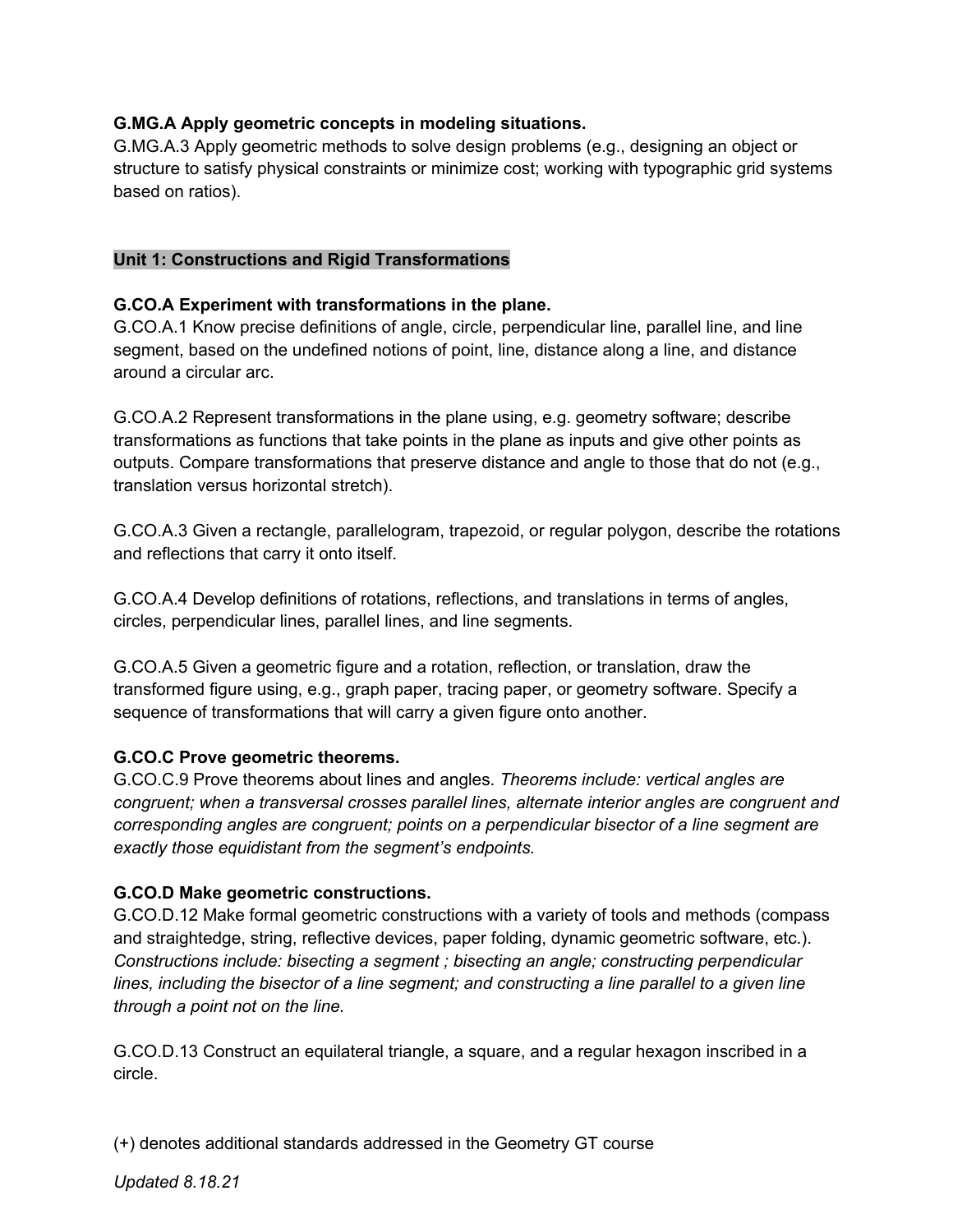### **Unit 2: Congruence**

#### **G.CO.A Experiment with transformations in the plane.**

G.CO.A.1 Know precise definitions of angle, circle, perpendicular line, parallel line, and line segment, based on the undefined notions of point, line, distance along a line, and distance around a circular arc.

G.CO.A.5 Given a geometric figure and a rotation, reflection, or translation, draw the transformed figure using, e.g., graph paper, tracing paper, or geometry software. Specify a sequence of transformations that will carry a given figure onto another.

### **G.CO.B Understand congruence in terms of rigid motions.**

G.CO.B.6 Use geometric descriptions of rigid motions to transform figures and to predict the effect of a given rigid motion on a given figure; given two figures, use the definition of congruence in terms of rigid motions to decide if they are congruent.

G.CO.B.7 Use the definition of congruence in terms of rigid motions to show that two triangles are congruent if and only if corresponding pairs of sides and corresponding pairs of angles are congruent.

G.CO.B.8 Explain how the criteria for triangle congruence (ASA, SAS, and SSS) follow from the definition of congruence in terms of rigid motions.

#### **G.CO.C Prove geometric theorems.**

G.CO.C.9 Prove theorems about lines and angles.

G.CO.C.10 Prove theorems about triangles. *Theorems include: measures of interior angles of a triangle sum to* 180∘ *; base angles of isosceles triangles are congruent.*

G.CO.C.11 Prove theorems about parallelograms. *Theorems include: opposite sides are congruent, opposite angles are congruent, the diagonals of a parallelogram bisect each other, and conversely, rectangles are parallelograms with congruent diagonals.*

### **G.MG.A Apply geometric concepts in modeling situations.**

G.MG.A.3 Apply geometric methods to solve design problems (e.g., designing an object or structure to satisfy physical constraints or minimize cost; working with typographic grid systems based on ratios).

#### **Unit 3: Similarity**

### **G.C.A Understand and apply theorems about circles.**

G.C.A.1 Prove that all circles are similar.

(+) denotes additional standards addressed in the Geometry GT course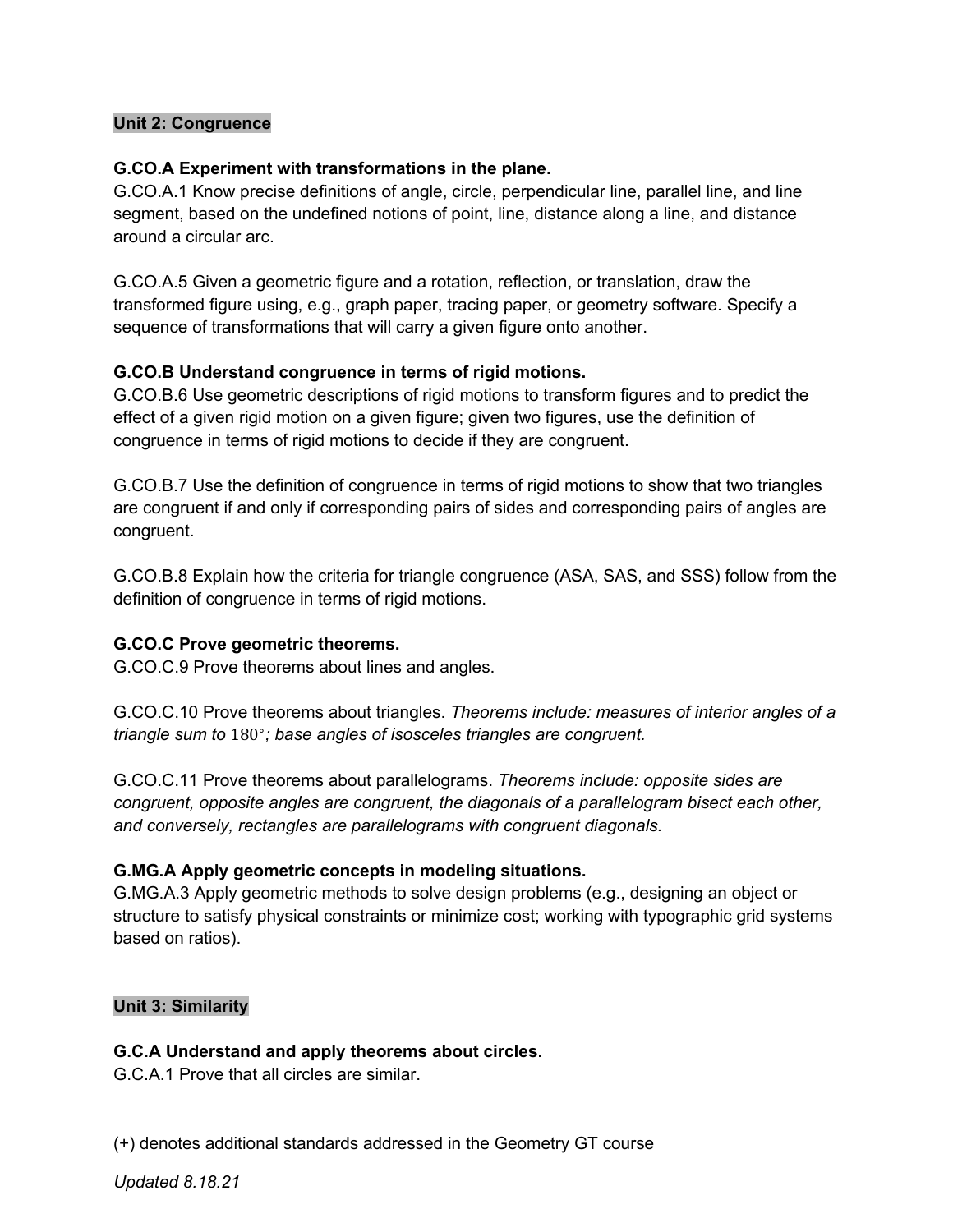## **G.CO.A Experiment with transformations in the plane.**

G.CO.A.2 Represent transformations in the plane using, e.g., transparencies and geometry software; describe transformations as functions that take points in the plane as inputs and give other points as outputs. Compare transformations that preserve distance and angle to those that do not (e.g., translation versus horizontal stretch).

### **G.CO.C Prove geometric theorems.**

G.CO.C.10 Prove theorems about triangles. *Theorems include: the segment joining midpoints of two sides of a triangle is parallel to the third side and half the length*

## **G.SRT.A Understand similarity in terms of similarity transformations.**

G.SRT.A.1 Verify experimentally the properties of dilations given by a center and a scale factor.

- a. A dilation takes a line not passing through the center of the dilation to a parallel line, and leaves a line passing through the center unchanged.
- b. The dilation of a line segment is longer or shorter in the ratio given by the scale factor.

G.SRT.A.2 Given two figures, use the definition of similarity in terms of similarity transformations to decide if they are similar; explain using similarity transformations the meaning of similarity for triangles as the equality of all corresponding pairs of angles and the proportionality of all corresponding pairs of sides.

G.SRT.A.3 Use properties of similarity transformations to establish the AA criterion for two triangles to be similar.

### **G.SRT.B Prove theorems involving similarity.**

G.SRT.B.4 Prove theorems about triangles. *Theorems include: a line parallel to one side of a triangle divides the other two proportionally.*

G.SRT.B.5 Use similarity criteria for triangles to solve problems and to prove relationships in geometric figures.

### **G.MG.A Apply geometric concepts in modeling situations.**

G.MG.A.3 Apply geometric methods to solve design problems (e.g., designing an object or structure to satisfy physical constraints or minimize cost; working with typographic grid systems based on ratios).

# **A.CED.A Create equations that describe numbers or relationships.**

A.CED.A.4 Rearrange formulas to highlight a quantity of interest, using the same reasoning as in solving equations. For example, rearrange Ohm's law *V=IR* to highlight resistance *R*.

(+) denotes additional standards addressed in the Geometry GT course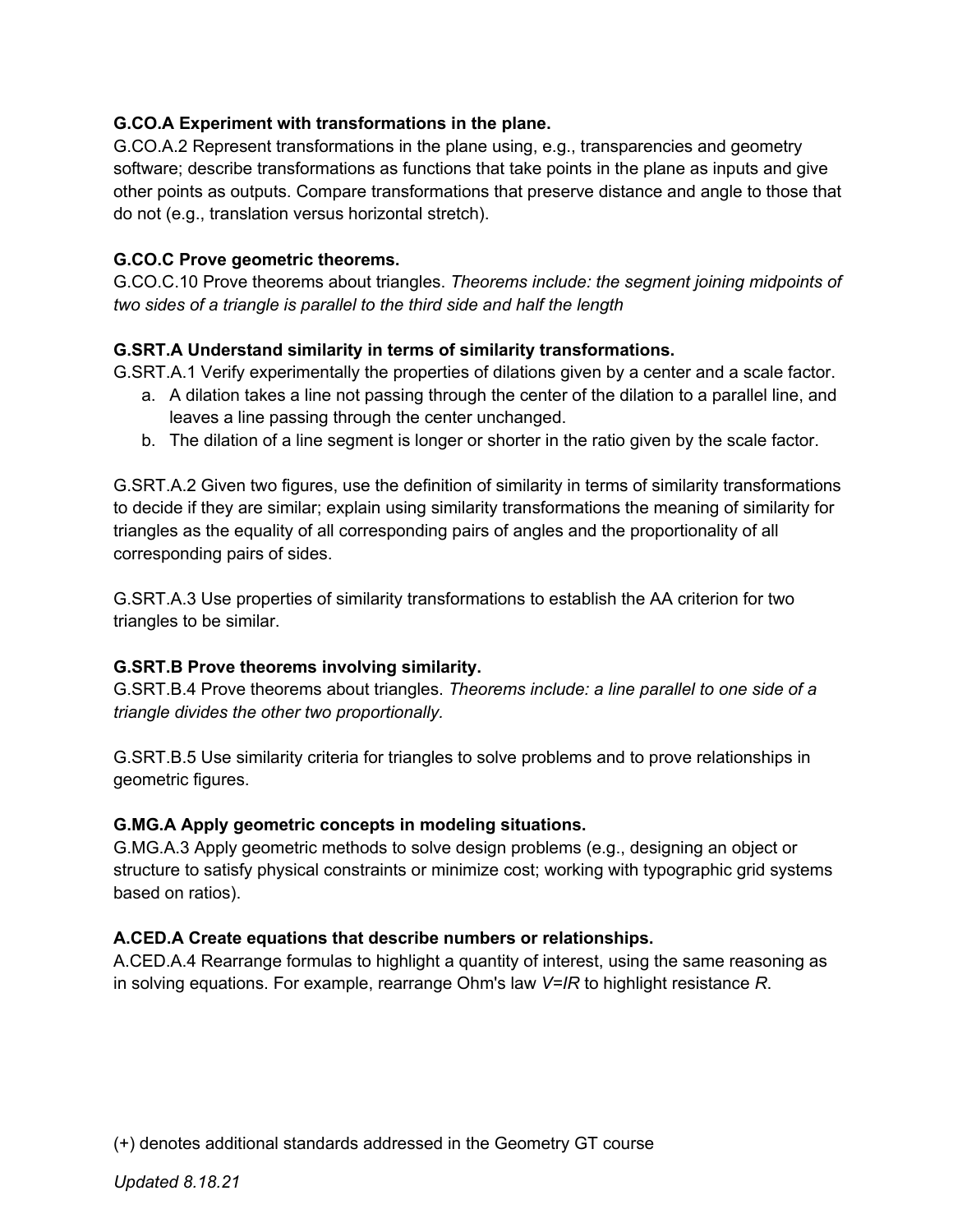### **Unit 4: Right Triangle Trigonometry**

### **G.GMD.A Explain volume formulas and use them to solve problems.**

G.GMD.A.1 Give an informal argument for the formulas for the circumference of a circle, area of a circle. Use dissection arguments and informal limit arguments.

## **G.MG.A Apply geometric concepts in modeling situations.**

G.MG.A.3 Apply geometric methods to solve design problems (e.g., designing an object or structure to satisfy physical constraints or minimize cost; working with typographic grid systems based on ratios).

# **G.SRT.B Prove theorems involving similarity.**

G.SRT.B.5 Use similarity criteria for triangles to solve problems and to prove relationships in geometric figures.

## **G.SRT.C Define trigonometric ratios and solve problems involving right triangles.**

G.SRT.C.6 Understand that by similarity, side ratios in right triangles are properties of the angles in the triangle, leading to definitions of trigonometric ratios for acute angles.

G.SRT.C.7 Explain and use the relationship between the sine and cosine of complementary angles.

G.SRT.C.8 Use trigonometric ratios and the Pythagorean Theorem to solve right triangle in applied problems.

### **G.SRT.D Apply trigonometry to general triangles.**

G.SRT.D.9 (+) Derive the formula  $A = \frac{1}{2}$  ab sin(C) for the area of a triangle by drawing an auxiliary line from a vertex perpendicular to the opposite side. **(Geometry GT)**

G.SRT.D.10 (+) Prove the Laws of Sines and Cosines and use them to solve problems. **(Geometry GT)**

G.SRT.D.11 (+) Understand and apply the Law of Sines and the Law of Cosines to find unknown measurements in right and non-right triangles (e.g., surveying problems, resultant forces). **(Geometry GT)**

### **Unit 5: Solid Geometry**

### **A.CED.A Create equations that describe numbers or relationships.**

A.CED.A.2 Create equations in two or more variables to represent relationships between quantities; graph equations on coordinate axes with labels and scales.

# **A.SSE.A Interpret the structure of expressions.**

A.SSE.A.1 Interpret expressions that represent a quantity in terms of its context.

a. Interpret parts of an expression, such as terms, factors, and coefficients.

(+) denotes additional standards addressed in the Geometry GT course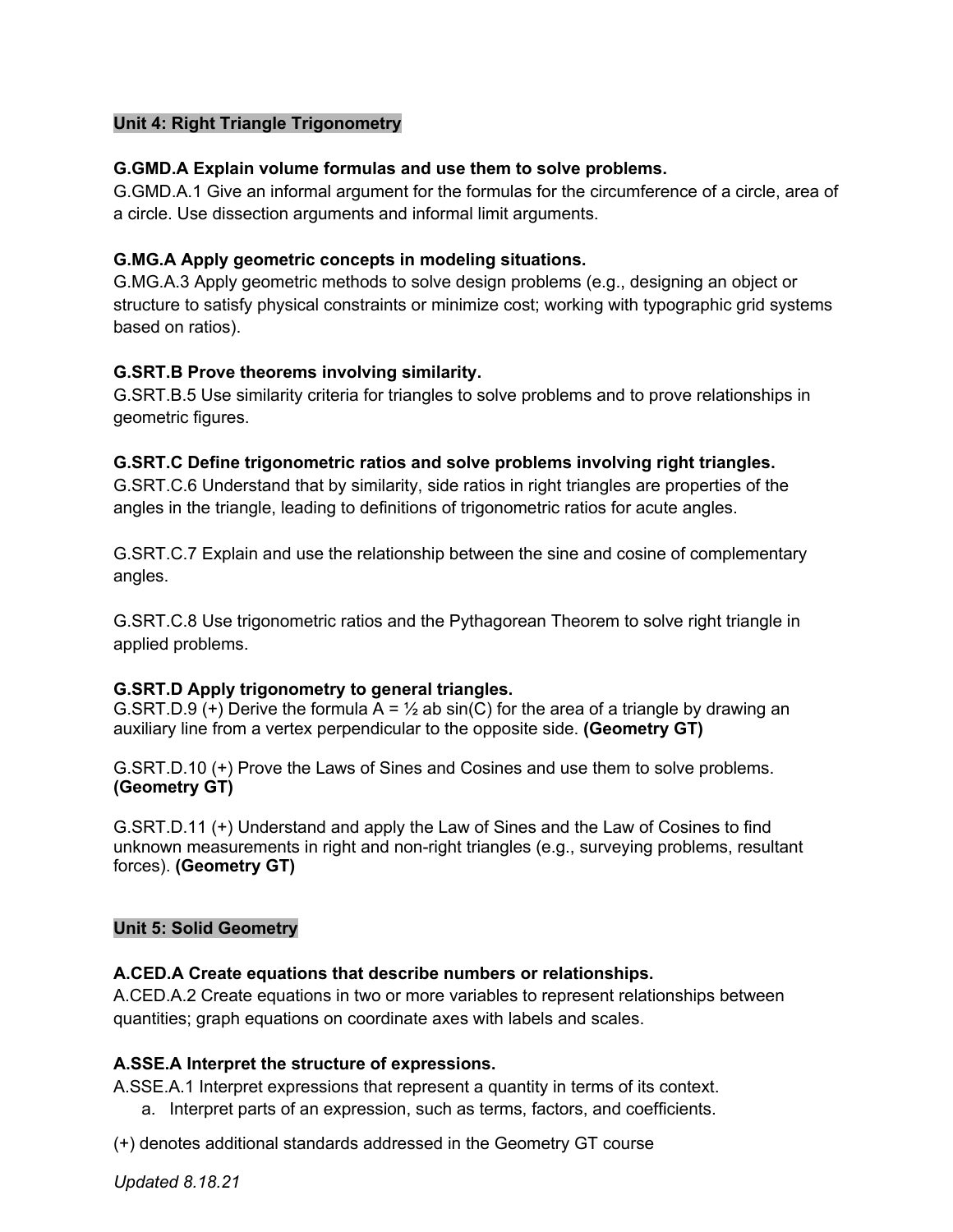## **F.IF.C Analyze functions using different representations.**

F.IF.C.7 Graph functions expressed symbolically and show key features of the graph, by hand in simple cases and using technology for more complicated cases.

b. Graph square root and cube root functions.

## **G.GMD.A Explain volume formulas and use them to solve problems.**

G.GMD.A.1 Give an informal argument for the formulas for the volume of a cylinder, pyramid, and cone. Use dissection arguments, Cavelieri's principle, and informal limit arguments.

G.GMD.A.3 Use volume formulas for cylinders, pyramids, cones, and spheres to solve problems.

### **G.GMD.B Visualize the relation between two-dimensional and three-dimensional objects.**

G.GMD.B.4 Identify the shapes of two-dimensional cross-sections of three-dimensional objects, and identify three-dimensional objects generated by rotations of two-dimensional objects.

## **G.MG.A Apply geometric concepts in modeling situations.**

G.MG.A.1 Use geometric shapes, their measures, and their properties to describe objects (e.g., modeling a tree trunk or a human torso as a cylinder).

G.MG.A.2 Apply concepts of density based on area and volume in modeling situations (e.g. persons per square mile, BTUs per cubic foot).

G.MG.A.3 Apply geometric methods to solve design problems (e.g., designing an object or structure to satisfy physical constraints or minimize cost; working with typographic grid systems based on ratios).

# **G.SRT.C Define trigonometric ratios and solve problems involving right triangles.**

G.SRT.C.8 Use trigonometric ratios and the Pythagorean Theorem to solve right triangles in applied problems.

### **Unit 6: Coordinate Geometry**

### **A.CED.A Create equations that describe numbers or relationships.**

A.CED.A.2 Create equations in two or more variables to represent relationships between quantities; graph equations on coordinate axes with labels and scales.

### **A.REI.C Solve systems of equations.**

A.REI.C.7 Solve a simple system consisting of a linear equation and a quadratic equation in two variables algebraically and graphically. For example, find the points of intersection between the line  $y = -3x$  and the circle  $x^2 + y^2 = 3$ .

(+) denotes additional standards addressed in the Geometry GT course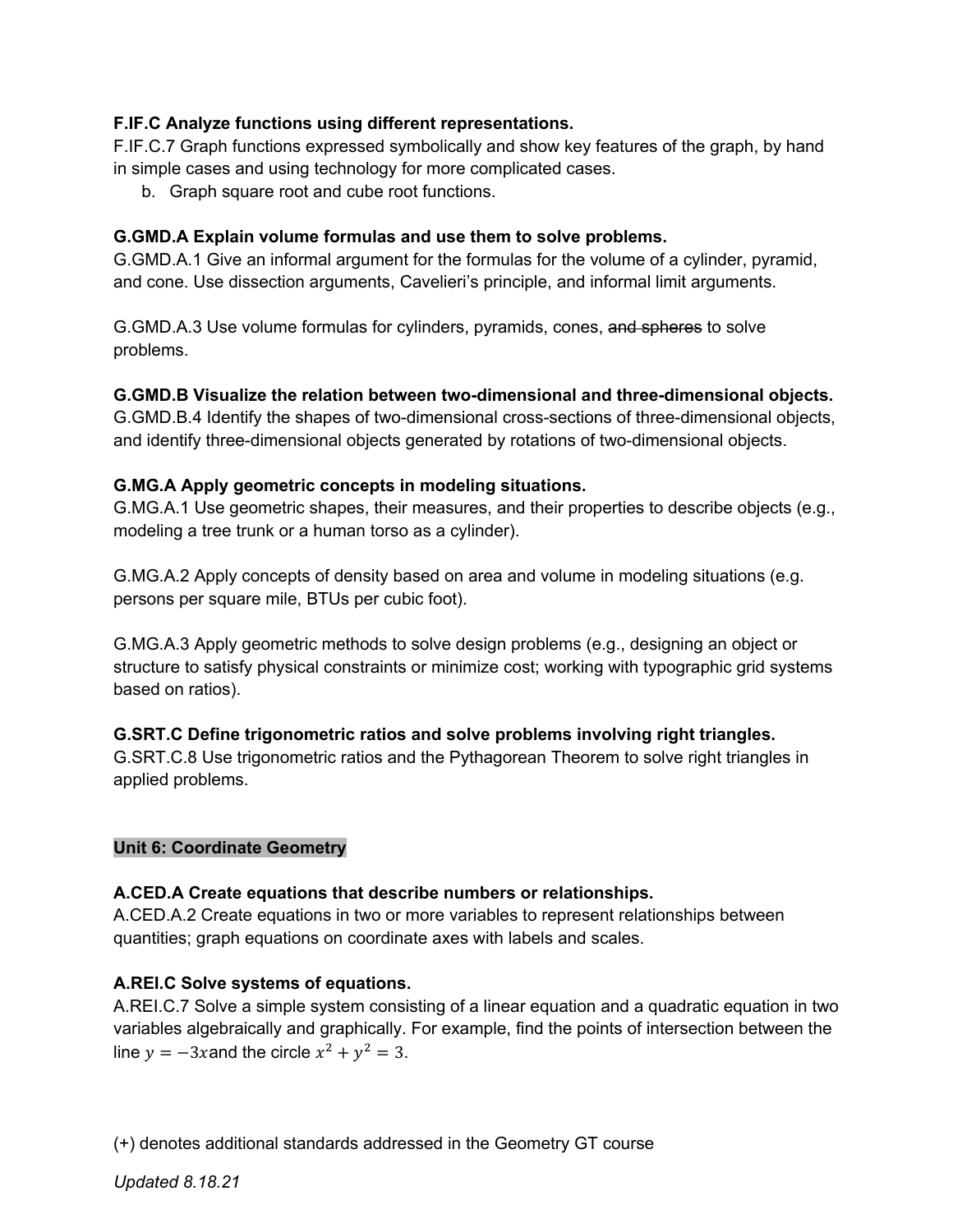## **A.SSE.A Interpret the structure of expressions.**

A.SSE.A.1 Interpret expressions that represent a quantity in terms of its context.

a. Interpret parts of an expression, such as terms, factors, and coefficients.

A.SSE.A.2 Use the structure of an expression to identify ways to rewrite it. For example, see  $x^4 - y^4$  as  $(x^2)^2 - (y^2)^2$ , thus recognizing it as a difference of squares that can be factored as  $(x^2 - y^2)(x^2 + y^2)$ .

#### **A.SSE.B Write expressions in equivalent forms to solve problems.**

A.SSE.B.3 Choose and produce an equivalent form of an expression to reveal and explain properties of the quantity represented by the expression.

### **G.C.A Understand and apply theorems about circles.**

G.C.A.2 Identify and describe relationships among inscribed angles, radii, and chords. *Include the relationship between central, inscribed, and circumscribed angles; inscribed angles on a diameter are right angles; the radius of a circle is perpendicular to the tangent where the radius intersects the circle.* 

### **G.CO.A Experiment with transformations in the plane.**

G.CO.A.1 Know precise definitions of angle, circle, perpendicular line, parallel line, and line segment, based on the undefined notions of point, line, distance along a line, and distance around a circular arc.

G.CO.A.2 Represent transformations in the plane using, e.g., transparencies and geometry software; describe transformations as functions that take points in the plane as inputs and give other points as outputs. Compare transformations that preserve distance and angle to those that do not (e.g., translation versus horizontal stretch).

G.CO.A.5 Given a geometric figure and a rotation, reflection, or translation, draw the transformed figure using, e.g., graph paper, tracing paper, or geometry software. Specify a sequence of transformations that will carry a given figure onto another.

### **G.CO.B Understand congruence in terms of rigid motions.**

#### **G.CO.C Prove geometric theorems.**

G.CO.C.10 Prove theorems about triangles. *Theorems include: the medians of a triangle meet at a point.*

## **G.GPE.A Translate between the geometric description and the equation for a conic section.**

G.GPE.A.1 Derive the equation of a circle of given center and radius using the Pythagorean Theorem; complete the square to find the center and radius of a circle given by an equation.

G.GPE.A.2 Derive the equation of a parabola given a focus and directrix.

(+) denotes additional standards addressed in the Geometry GT course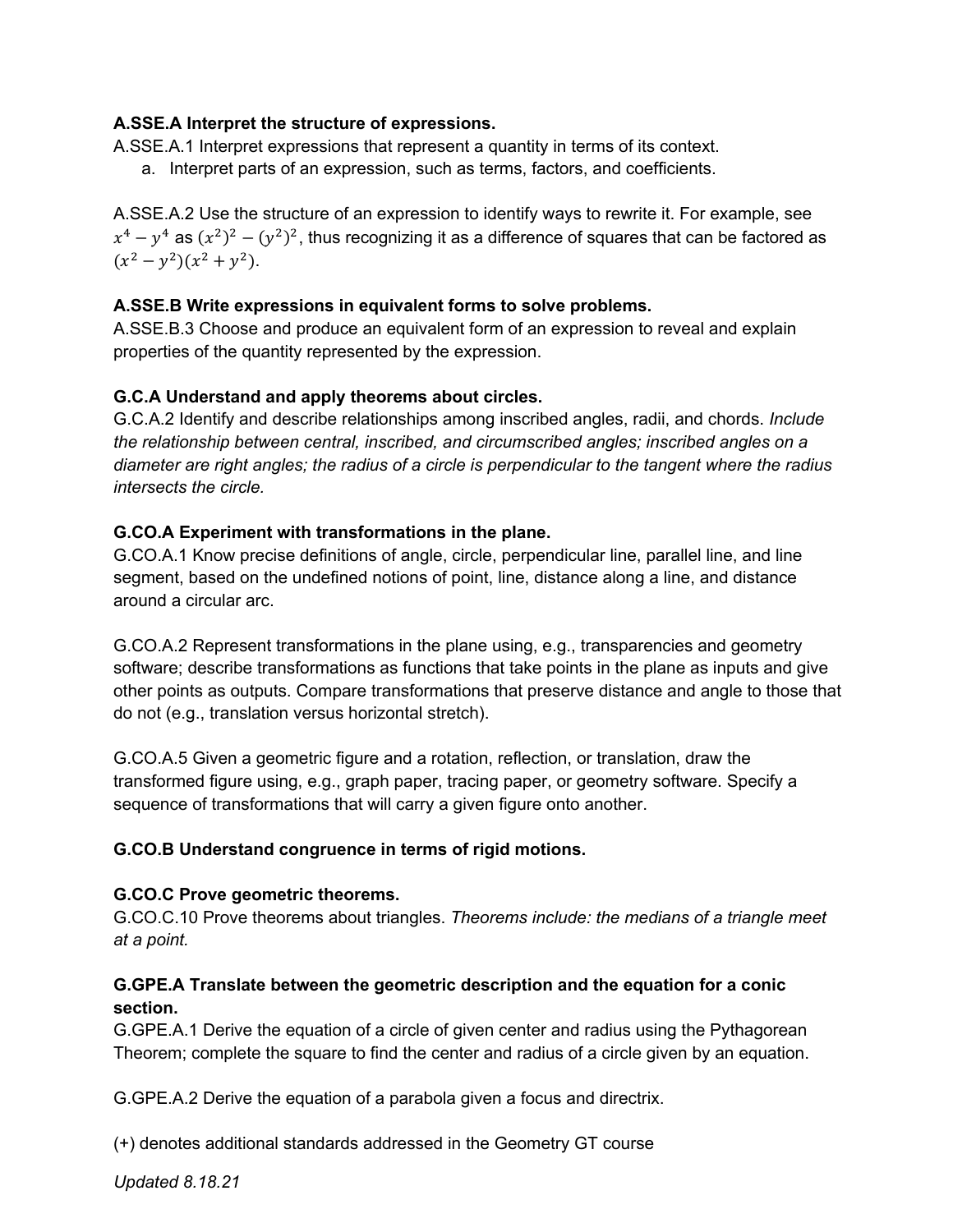## **G.GPE.B Use coordinates to prove simple geometric theorems algebraically.**

G.GPE.B.4 Use coordinates to prove simple geometric theorems algebraically. i.e. prove or disprove that the point lies on the circle centered at the origin and containing the point (0, 2).

G.GPE.B.5 Prove the slope criteria for parallel and perpendicular lines and use them to solve geometric problems (e.g., find the equation of a line parallel or perpendicular to a given line that passes through a given point).

G.GPE.B.6 Find the point on a directed line segment between two given points that partitions the segment in a given ratio.

G.GPE.B.7 Use coordinates to compute perimeters of polygons and areas of triangles and rectangles, e.g., using the distance formula.

## **G.SRT.B Prove theorems involving similarity.**

G.SRT.B.5 Use similarity criteria for triangles to solve problems and to prove relationships in geometric figures.

## **Unit 7: Circles**

### **A.CED.A Create equations that describe numbers or relationships.**

A.CED.A.2 Create equations in two or more variables to represent relationships between quantities; graph equations on coordinate axes with labels and scales.

### **A.SSE.A Interpret the structure of expressions.**

A.SSE.A.1 Interpret expressions that represent a quantity in terms of its context.

b. Interpret complicated expressions by viewing one or more of their parts as a single entity. For example, interpret  $P(1 + r)^n$  as the product of *P* and a factor not depending on *P*.

### **G.C.A Understand and apply theorems about circles.**

G.C.A.2 Identify and describe relationships among inscribed angles, radii, and chords. *Include the relationship between central, inscribed, and circumscribed angles; inscribed angles on a diameter are right angles; the radius of a circle is perpendicular to the tangent where the radius intersects the circle.* 

G.C.A.3 Construct the inscribed and circumscribed circles of a triangle, and prove properties of angles for a quadrilateral inscribed in a circle.

G.C.A.4 Construct a tangent line from a point outside a given circle to the circle.

(+) denotes additional standards addressed in the Geometry GT course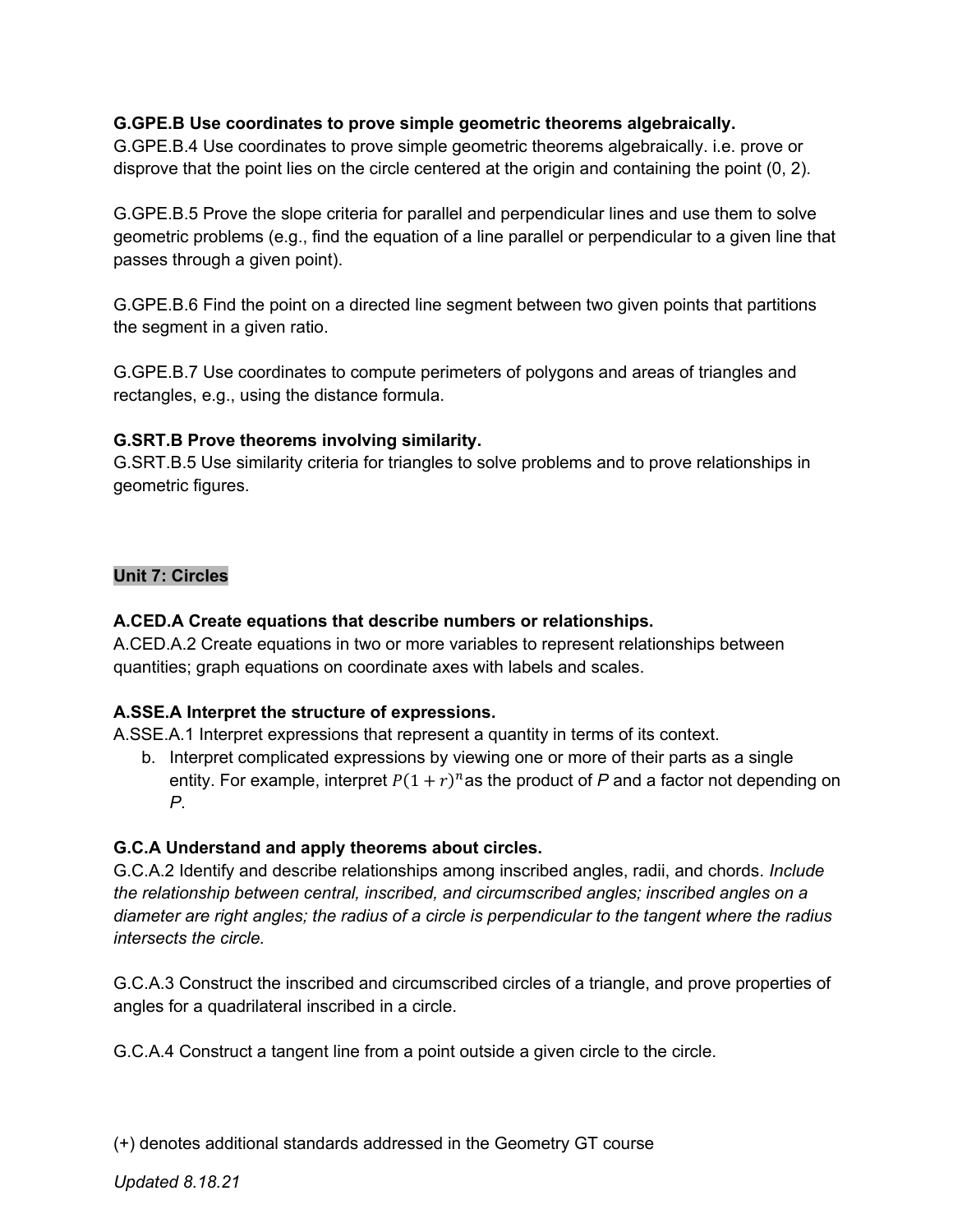## **G.C.B Find arc lengths of sectors of circles.**

G.C.B.5 Derive using similarity the fact that the length of the arc intercepted by an angle is proportional to the radius, and define the radian measure of the angle as the constant of proportionality; derive the formula for the area of a sector.

### **G.CO.C Prove geometric theorems.**

G.CO.C.9 Prove theorems about lines and angles. *Theorems include: the angle bisectors of a triangle meet at a point.*

G.CO.C.10 Prove theorems about triangles. *Theorems include: the perpendicular bisectors of a triangle meet at a point.*

### **G.GMD.A Explain volume formulas and use them to solve problems.**

G.GMD.A.1 Give an informal argument for the formulas for the circumference of a circle and area of a circle.

## **G.MG.A Apply geometric concepts in modeling situations.**

G.MG.A.3 Apply geometric methods to solve design problems (e.g., designing an object or structure to satisfy physical constraints or minimize cost; working with typographic grid systems based on ratios).

## **G.SRT.B Prove theorems involving similarity.**

G.SRT.B.5 Use similarity criteria for triangles to solve problems and to prove relationships in geometric figures.

### **G.SRT.C Define trigonometric ratios and solve problems involving right triangles.**

G.SRT.C.8 Use trigonometric ratios and the Pythagorean Theorem to solve right triangles in applied problems.

### **Unit 8: Conditional Probability**

## **S.CP.A Understand independence and conditional probability and use them to interpret data.**

S.CP.A.1 Describe events as subsets of a sample space (the set of outcomes) using characteristics (or categories) of the outcomes, or as unions, intersections, or complements of other events ("or," "and," "not").

S.CP.A.2 Understand that two events *A* and *B* are independent if the probability of *A* and *B* occurring together is the product of their probabilities, and use this characterization to determine if they are independent.

(+) denotes additional standards addressed in the Geometry GT course